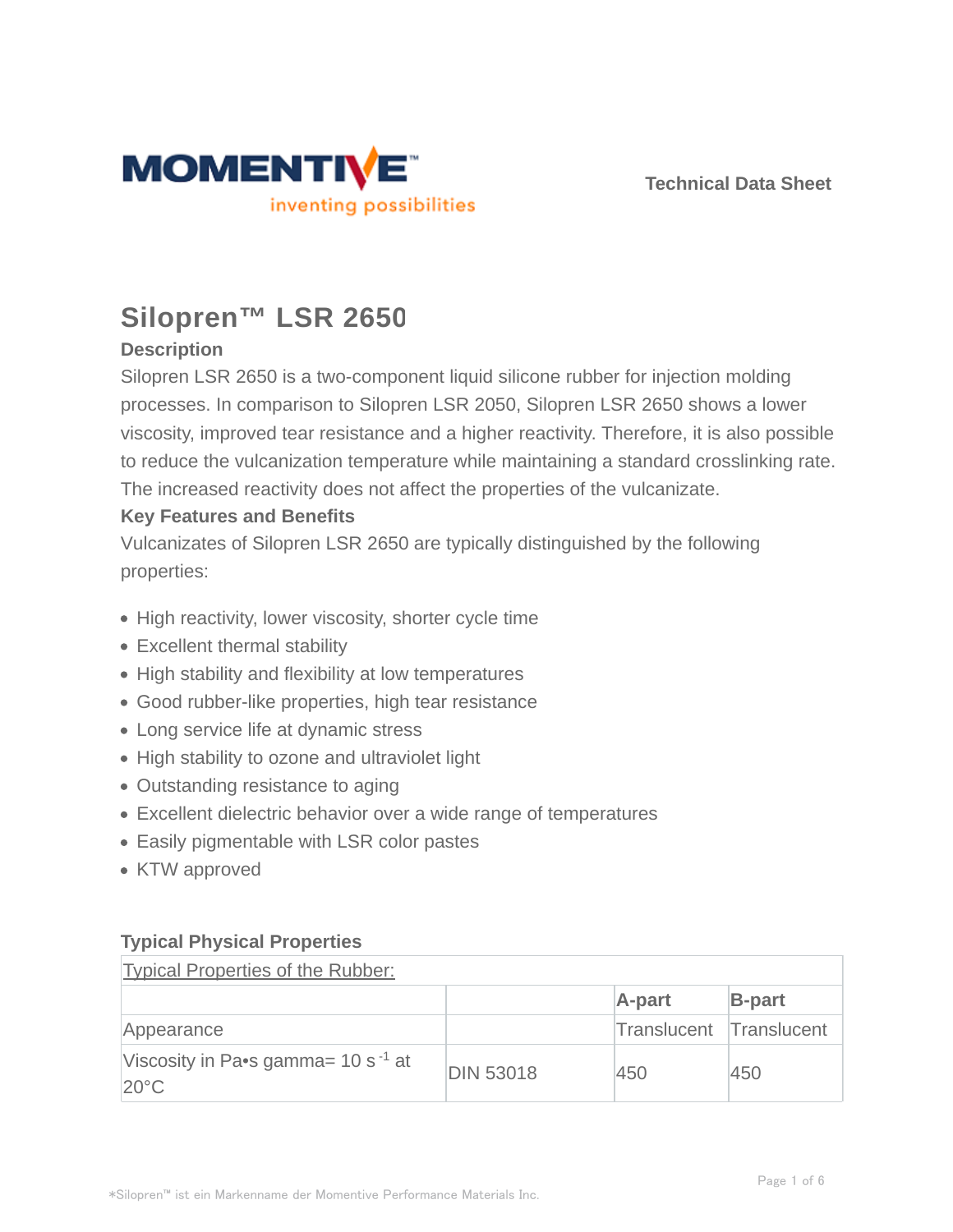The pot-life of the mixture of the two components (closed vessel) at 20°C is usually three days. Increased temperatures reduce the pot-life.

| Typical Properties of the Vulcanizate: |                                         |                   |      |
|----------------------------------------|-----------------------------------------|-------------------|------|
| Mixing Ratio of Components $A : B = 1$ |                                         |                   |      |
| $\pm$ 1.                               |                                         |                   |      |
| Vulcanization: 10 min. 175°C + 4 hrs   |                                         |                   |      |
| 200°C post-cure                        |                                         |                   |      |
| Density                                | <b>DIN 53 479 A</b>                     | q/cm <sup>3</sup> | 1.12 |
| <b>Shore A Hardness</b>                | <b>DIN 53 505</b>                       |                   | 52   |
| Tensile Strength                       | DIN 53 504 S2                           | N/mm <sup>2</sup> | 10.0 |
| <b>Elongation at Break</b>             | <b>DIN 53 504 S2</b>                    | $\frac{0}{0}$     | 550  |
| <b>Compression Set</b>                 | DIN 53 517 (22 h at<br>$175^{\circ}$ C) | $\frac{1}{2}$     | 25   |

Typical data are average data and actual values may vary.

Typical data shall not be used as product specifications.

# **Potential Applications**

Because of its outstanding properties, Silopren LSR 2650 is an excellent candidate to consider for the following elastomeric articles:

- Sealing elements
- O-rings
- Stoppers
- Diaphragms
- Keypads
- Pacifiers
- Baby teats
- Vibration dampers
- Air vent flaps
- Switch cover
- Breast shields
- Nose pads
- Pressure cookers parts
- Spark plug boots
- Cable connectors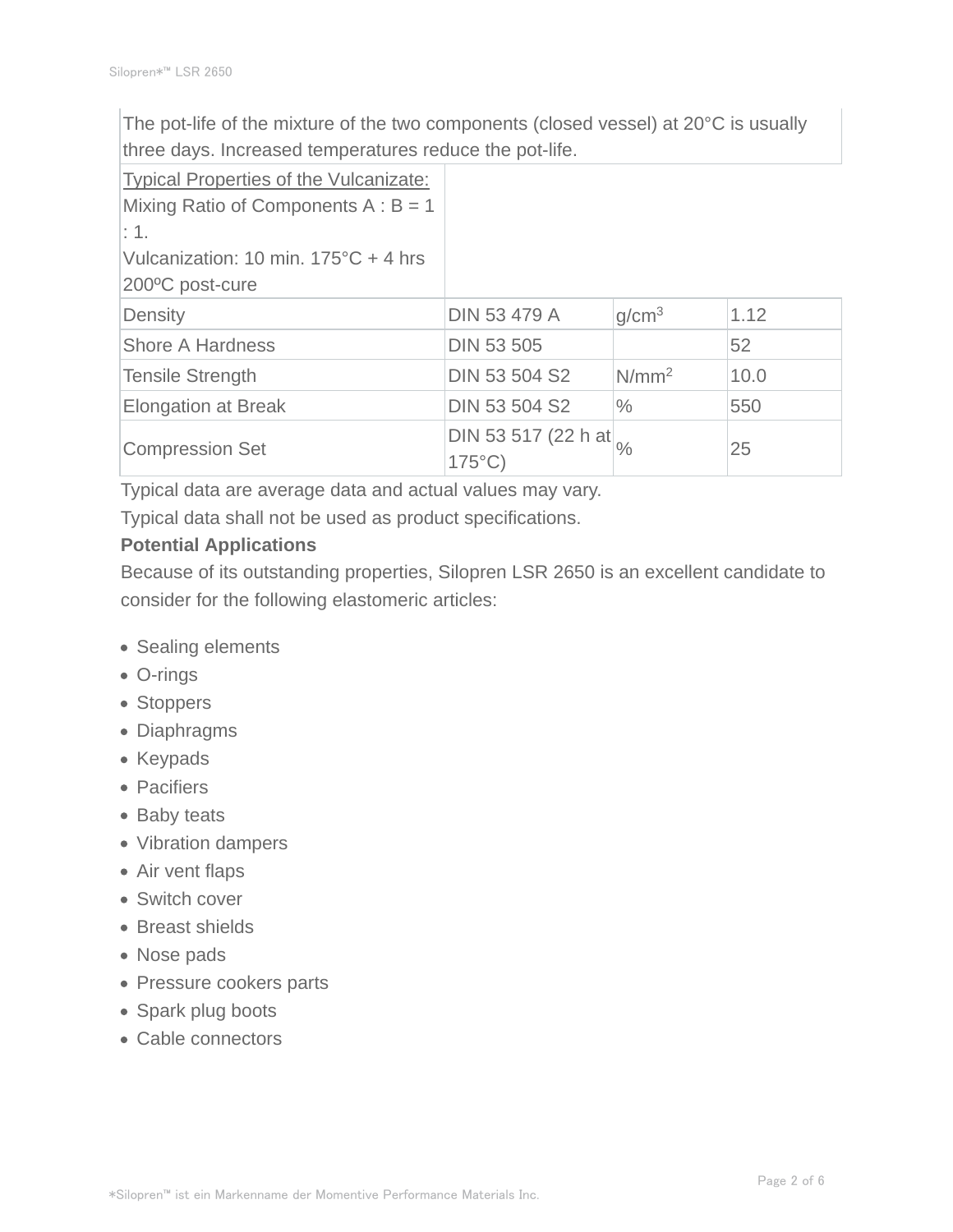### **Processing Recommendations**

Ready-to-use mixtures (of the components A and B) are fed directly to the injection molding machine from the original containers by means of a metering and mixing unit. The mixture, consisting of the two components in the ratio 1:1, is injected into the heated mold. At mold temperatures of 140 - 200°C, the addition-crosslinking silicone rubber typically vulcanizes without any dissociation products within a few seconds. High curing speed and easy demolding can help enable the fully automated production of a large number of articles in short cycle times.

## **Regulatory Compilance**

Compositionally compliant with the requirements of 21 CFR 177.2600 – Rubber articles intended for repeated use and have been found, through testing of a representative sample, to meet the extractives limitations in 21 CFR 177.2600(e) and/or  $(f)^{(1)}$ 

- The ingredients are listed in the BfR recommendation  $XY$  "Silicones"  $(3)$
- KTW approved
- In compliance with the requirements of the DVGW Working sheet W 270
- WRAS approved product (BS 6920)

(1) It is the responsibility of the user to determine that the final product complies with the extractive limitations and other requirements of 21 CFR 177.2600 under their specific manufacturing procedures.

(2) Please contact Product Stewardship and Regulatory Group for details

(3) Producer of the final article needs to test and confirm that the final product meets the extraction limits of BfR XV or corresponding EU legislation

#### **Containers**

Silopren LSR 2650 is available in 20 kg pails and 200 kg drums.

### **Patent Status**

Nothing contained herein shall be construed to imply the nonexistence of any relevant patents or to constitute the permission, inducement or recommendation to practice any invention covered by any patent, without authority from the owner of the patent.

### **Product Safety, Handling and Storage**

Customers should review the latest Safety Data Sheet (SDS) and label for product safety information, safe handling instructions, personal protective equipment if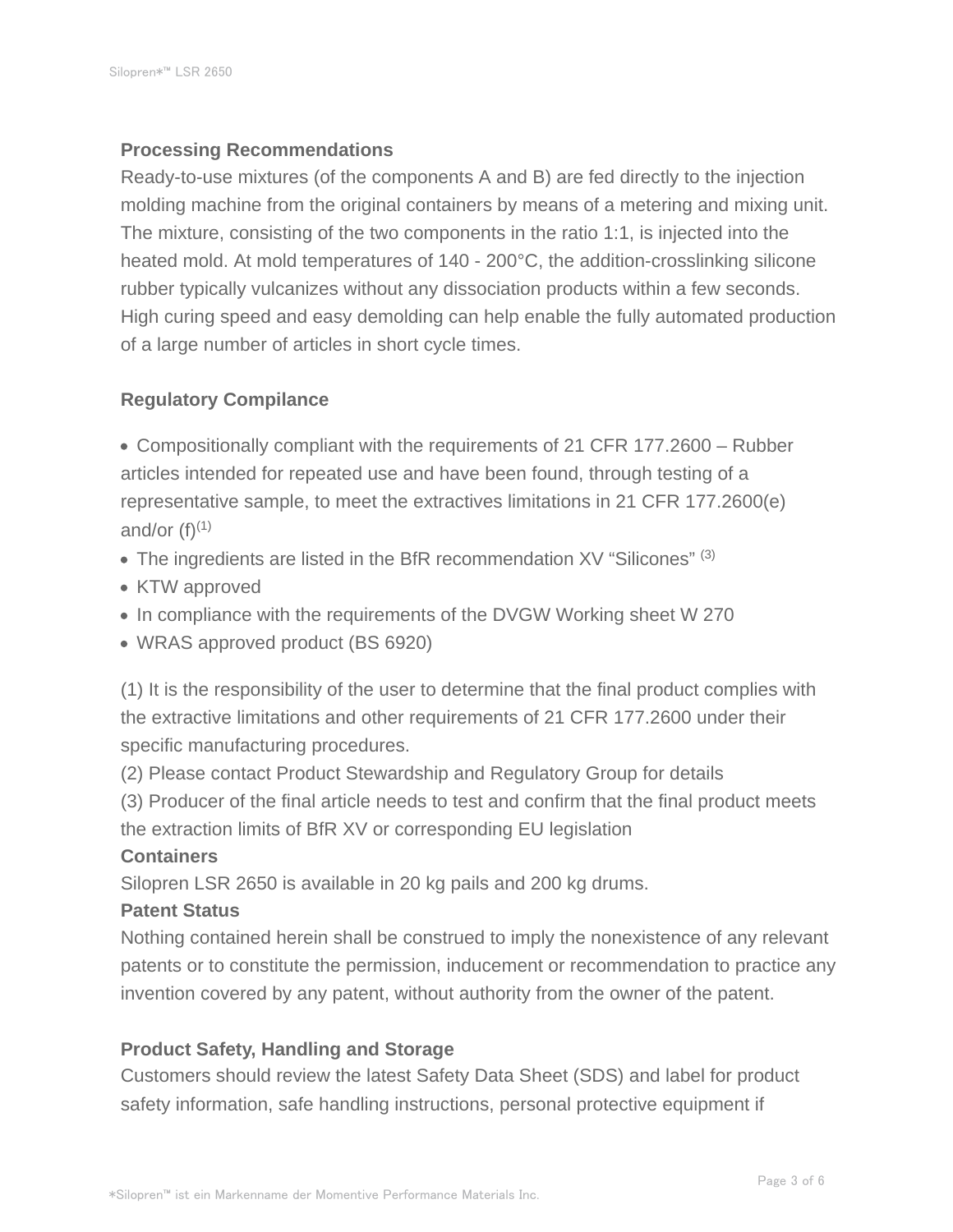necessary, emergency service contact information, and any special storage conditions required for safety. Momentive Performance Materials (MPM) maintains an aroundthe-clock emergency service for its products. SDS are available at www.momentive.com or, upon request, from any MPM representative. For product storage and handling procedures to maintain the product quality within our stated specifications, please review Certificates of Analysis, which are available in the Order Center. Use of other materials in conjunction with MPM products (for example, primers) may require additional precautions. Please review and follow the safety information provided by the manufacturer of such other materials.

#### **Limitations**

Customers must evaluate Momentive Performance Materials products and make their own determination as to fitness of use in their particular applications.

#### **Contact Information**

# Email commercial.services@momentive.com

#### **Telephone**

| <b>Americas</b>      | <b>Latin America</b> | <b>EMEAI- Europe, Middle</b><br>East, Africa & India | <b>ASIA PACIFIC</b> |
|----------------------|----------------------|------------------------------------------------------|---------------------|
| +1 800 295 2392      | <b>Brazil</b>        | <b>Europe</b>                                        | <b>China</b>        |
| Toll free*           | +55 11 4534 9650     | +390510924300                                        | 800 820 0202        |
| +704 805 6946        | Direct Number        | Direct number                                        | Toll free           |
| <b>Direct Number</b> |                      |                                                      | +86 21 3860 4892    |
|                      |                      |                                                      | Direct number       |
| *All American        | <b>Mexico</b>        | India, Middle East &                                 | Japan               |
| countries            | +52 55 2169 7670     | <b>Africa</b>                                        | +81 3 5544 3111     |
|                      | <b>Direct Number</b> | + 91 44 71212207                                     | Direct number       |
|                      |                      | Direct number*                                       |                     |
|                      |                      | *All Middle Eastern                                  | <b>Korea</b>        |
|                      |                      | countries, Africa, India,                            | +82 2 6201 4600     |

For literature and technical assistance, visit our website at: www.momentive.com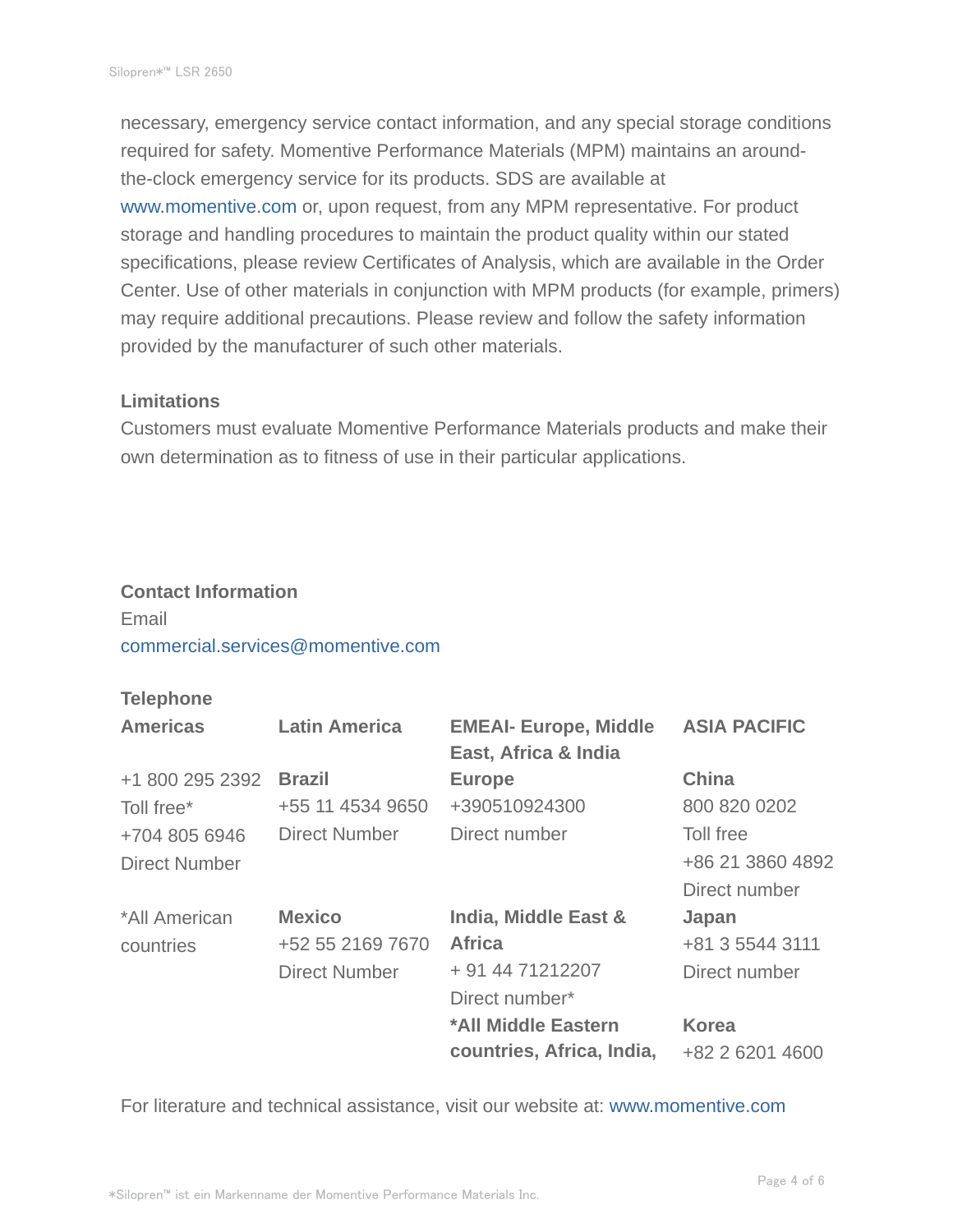#### **DISCLAIMER:**

**THE MATERIALS, PRODUCTS AND SERVICES OF MOMENTIVE PERFORMANCE MATERIALS INC. AND ITS SUBSIDIARIES AND AFFILIATES (COLLECTIVELY "SUPPLIER"), ARE SOLD SUBJECT TO SUPPLIER'S STANDARD CONDITIONS OF SALE, WHICH ARE INCLUDED IN THE APPLICABLE DISTRIBUTOR OR OTHER SALES AGREEMENT, PRINTED ON THE BACK OF ORDER ACKNOWLEDGMENTS AND INVOICES, AND AVAILABLE UPON REQUEST. ALTHOUGH ANY INFORMATION, RECOMMENDATIONS, OR ADVICE CONTAINED HEREIN IS GIVEN IN GOOD FAITH, SUPPLIER MAKES NO WARRANTY OR GUARANTEE, EXPRESS OR IMPLIED, (i) THAT THE RESULTS DESCRIBED HEREIN WILL BE OBTAINED UNDER END-USE CONDITIONS, OR (ii) AS TO THE EFFECTIVENESS OR SAFETY OF ANY DESIGN INCORPORATING ITS PRODUCTS, MATERIALS, SERVICES, RECOMMENDATIONS OR ADVICE. EXCEPT AS PROVIDED IN SUPPLIER'S STANDARD CONDITIONS OF SALE, SUPPLIER AND ITS REPRESENTATIVES SHALL IN NO EVENT BE RESPONSIBLE FOR ANY LOSS RESULTING FROM ANY USE OF ITS MATERIALS, PRODUCTS OR SERVICES DESCRIBED HEREIN.** Each user bears full responsibility for making its own determination as to the suitability of Supplier's materials, services, recommendations, or advice for its own particular use. Each user must identify and perform all tests and analyses necessary to assure that its finished parts incorporating Supplier's products, materials, or services will be safe and suitable for use under end-use conditions. Nothing in this or any other document, nor any oral recommendation or advice, shall be deemed to alter, vary, supersede, or waive any provision of Supplier's standard Conditions of Sale or this Disclaimer, unless any such modification is specifically agreed to in a writing signed by Supplier. No statement contained herein concerning a possible or suggested use of any material, product, service or design is intended, or should be construed, to grant any license under any patent or other intellectual property right of Supplier covering such use or design, or as a recommendation for the use of such material, product, service or design in the infringement of any patent or other intellectual property right.

\*Silopren™ ist ein Markenname der Momentive Performance Materials Inc.